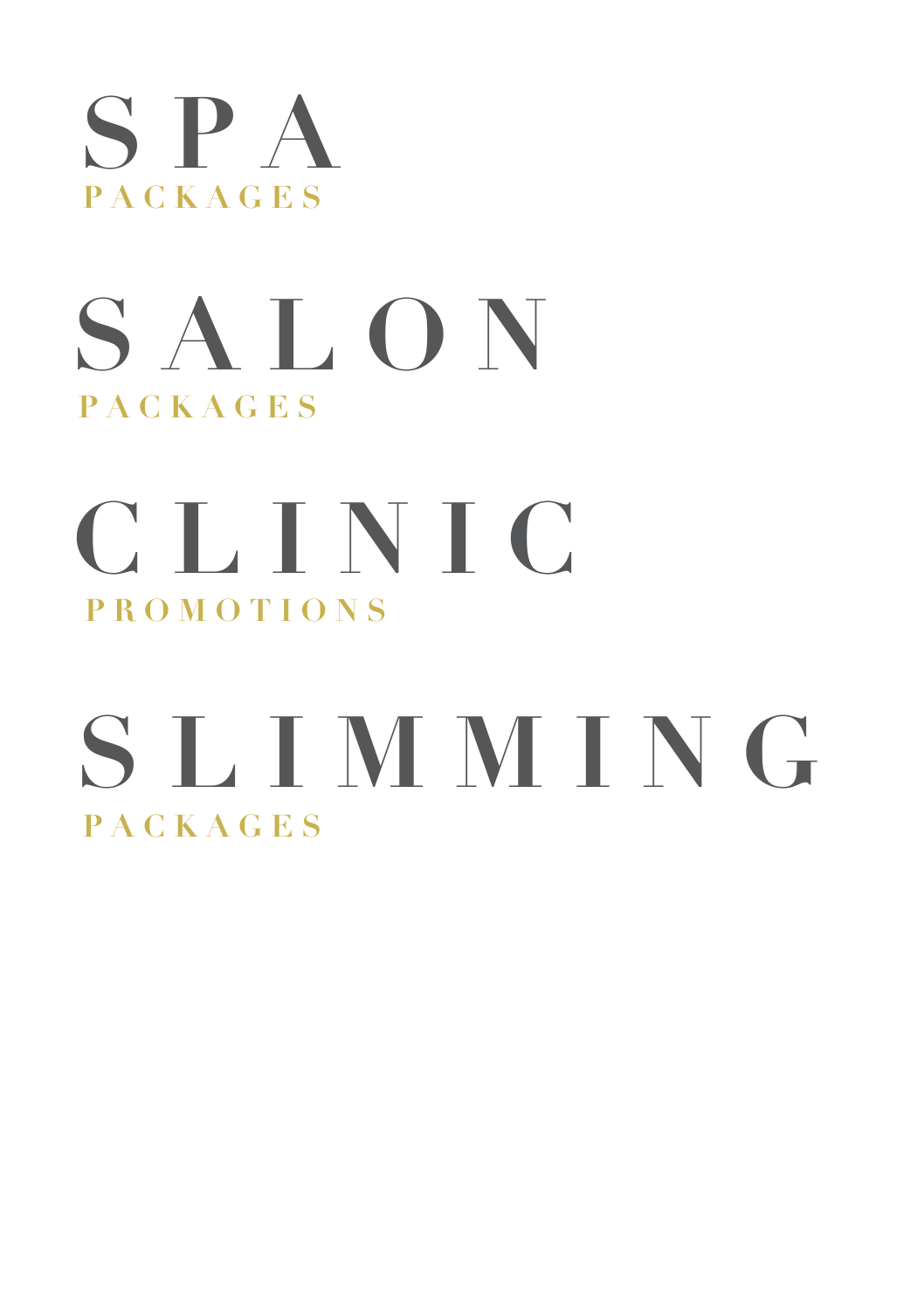#### **SALON & SPA PACKAGES CLINIC PROMOTIONS**

#### **STAR PACKAGES**

**\*1 Star Package** *(choose 1 get 2 free services)* **350AED \*2 Star Package** *(choose 1 get 3 free services)* **400AED \*3 Star Package** *(choose 1 get 4 free services)* **450AED \*4 Star Package** *(choose 2 get 4 free services)* **550AED**

- *Root Color*
- *Refill Eyelash Extension*
- **Refill Nail Extension**
- *Classic Facial*
- 
- *Full Body Waxing Full Body Massage 1hr*

#### **DREAM PACKAGES**

**\*1 Dream Package** *(choose 1 get 4 free services)* **650AED \*2 Dream Package** *(choose 2 get 6 free services)* **850AED \*3 Dream Package** *(choose 3 get 10 free services)***1000AED**

- *Full Nail Extension*
- *Deep Cleansing Facial*
- *Moroccan Bath Eyelash Lifting*
- *Full Hair Colour High Lights 1Hr Massage*
- *Eyelash Pirming*
- *Full Eyelash Extension*

**\* Keratin Package 1200AED with 10 FREE SERVICES**

**\* Hair Extension Package 1500AED (20 Pcs)**

**\* ALL SERVICES FOR 1500AED for 1 week (1time)**

#### **FREE SERVICES**

- $+$ *LPG*
- *Hair Cut*
- *Manicure*
- *Pedicure*
- *Full Body Massage Medium Area Waxing / Threading*
- *Wash & BlowDry*
- *Hair Treatment*
- *MultiVitamin Mask*
- *MultiVitamin Massage*
	- *(30mins)*

| PRP<br><b>THE REAL</b>                                                                    | <b>599 AED</b>                        |
|-------------------------------------------------------------------------------------------|---------------------------------------|
| $MESOTHERAPY =$                                                                           | <b>299 AED</b>                        |
| <b>HYDRAFACIAL</b><br><b>The Co</b>                                                       | <b>399 AED</b>                        |
| STEMCELL <b>FEE</b>                                                                       | <b>799 AED</b>                        |
| <b>BOTOX</b><br>.                                                                         | <b>399 AED</b>                        |
| <b>FILLER</b><br><b>The Common</b><br>n n                                                 | <b>999 AED</b>                        |
| CARBON PEEL $\blacksquare$ $\blacksquare$ 399 AED                                         |                                       |
| <b>LASER HAIR</b><br><u>ta ka</u><br><b>REMOVAL</b>                                       | <b>150 AED</b>                        |
| <b>MELASMA</b><br><b>TREATMENT</b>                                                        | $\blacksquare$ $\blacksquare$ 600 AED |
| MICRONEEDLING 599 AED<br><b>RF</b>                                                        |                                       |
| <b>LPG FROM</b><br><b>TIME</b>                                                            | <b>170 AED</b>                        |
| <b>VELASHAPE FROM 250 AED</b>                                                             |                                       |
| <b>TATTOO REMOVAL FROM 150 AED</b>                                                        |                                       |
| <b>SLIMMING PACKAGE</b><br><b>399 AED</b><br>(VelaShape 3 / LPG /<br><b>AntiCellulite</b> |                                       |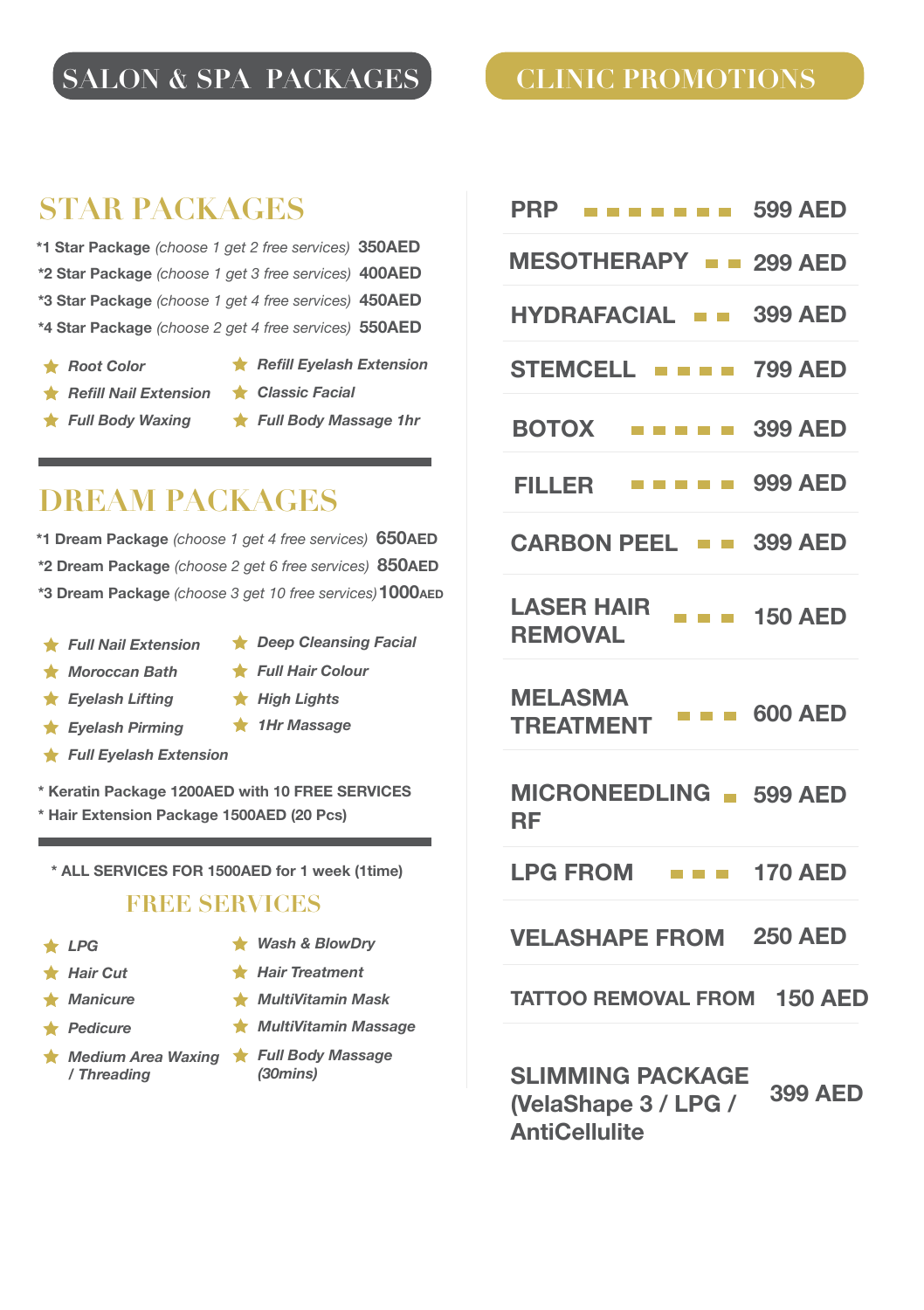